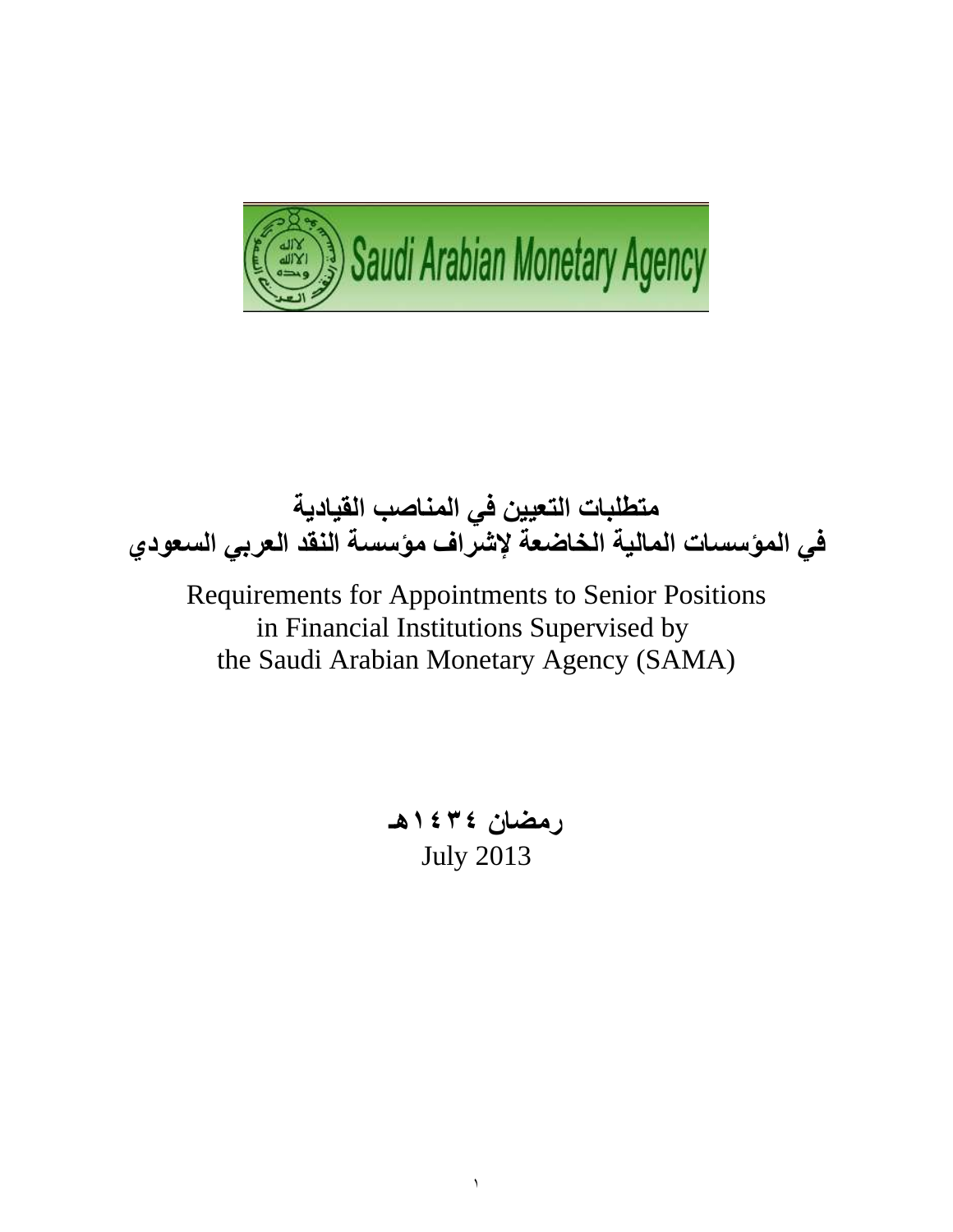#### **Requirements for Appointments to Senior Positions in Financial Institutions Supervised by the Saudi Arabian Monetary Agency (SAMA)**

#### **تمهيد Introduction**

These Requirements are issued by SAMA in exercise of the powers vested upon it under its Charter promulgated by the Royal Decree (23) on 23/5/1377H, the Banking Control Law promulgated by the Royal Decree (M/5) on 22/2/1386H, the Law on Supervision of Cooperative Insurance Companies promulgated by the Royal Decree (M/32) on 2/6/1424H, and the Law on Supervision of Finance Companies promulgated by the Royal Decree (M/51) on 13/8/1433H.

These Requirements have been issued in both Arabic and English. In the event of discrepancy in the interpretation of the two texts, the Arabic text shall prevail.

#### **Part One Definitions**

1. The following terms and phrases, where used in These Requirements, shall have the corresponding meanings, unless the context requires otherwise:

**SAMA:** the Saudi Arabian Monetary Agency.

**Requirements:** Requirements for Appointments to Senior Positions in Financial Institutions Supervised by the Saudi Arabian Monetary Agency (SAMA).

**Financial Institution(s)**: entities that are licensed and supervised by SAMA, including banks operating in the Kingdom, finance companies, insurance reinsurance companies, insurance-related **متطمبات التعيين في المناصب القيادية في المؤسسات المالية الخاضعة إلشراف مؤسسة النقد العربي السعودي**

أصدرت مؤسسة النقد العربي السعودي هذه المتطلبات بموجب الصلاحيات المسندة إليها بموجب نظامها الصادر بالمرسوم الملكي الكريم رقم (٢٣) وتاريخ ١٣٧٧/٥/٢٣هـ، ونظام مراقبة البنوك الصادر بالمرسوم الملكي الكريم رقم (م/٥) وتاريخ 158/1781هـ، ونظام مراقبة شركات التأمين التعاوني الصادر بالمرسوم الملكى الكريم رقم (م/٣٢) وتاريخ ١٤٢٤/٦/٢ ه، ونظام مراقبة شركات التمويل الصادر بالمرسوم الملكي الكريم رقم (م/٥١) وتاريخ ٤٣٣/٨/١٣ ١ه.

صدرت هذه المتطلبات باللغتين العربية والإنجليزية، وعند اختلاف النص ببنهما فبعتمد النص باللغة العربية.

## **الباب األول تعر يفات**

١. يُقصد بالألفاظ والعبارات الآتية أينما وردت في هذه المتطلبات المعاني المبينة أمام كل منها ما لم يقتض السياق خلاف ذلك:

ا**لمؤسسة:** مؤسسة النقد العربي السعودي.

ا**لمتطلبات:** متطلبات التعيين في المناصب القيادية في المؤسسات المالية الخاضعة لإشراف مؤسسة النقد العربي السعودي.

**المؤسسات المالية**: الجيات المرخصة مف المؤسسة والخاضعة لإشرافها، بما في ذلك البنوك العاملة في المملكة، وشركات التمويل، وشركات التأمين و/أو إعادة and/or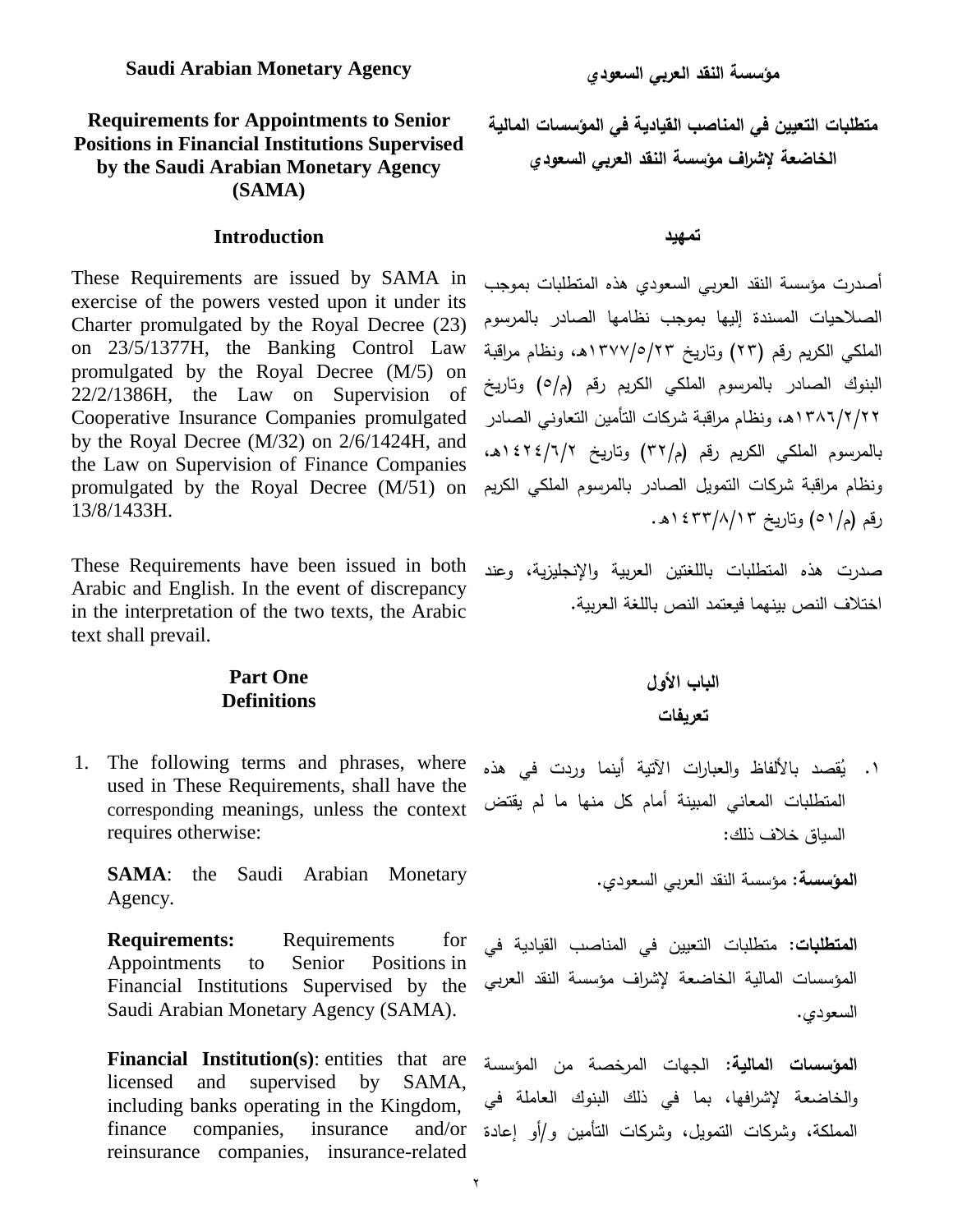service providers, and money exchangers.

**Applicable Laws, Regulations, and Instructions**: the laws, regulations, rules, and instructions to which the Financial Institution is subject, including without limitation the following:

- "Banking Control Law, and related rules and instructions," if the Financial Institution is a bank or a branch of a foreign bank.
- "Law on Supervision of Cooperative Insurance Companies, its Implementing Regulations, other related regulations, rules, and instructions," if the Financial Institution is an insurance and/or reinsurance company or an insurancerelated service provider.
- "Law on Supervision of Finance Companies, its Implementing Regulations, and other related rules and instructions," if the Financial Institution is a finance company.
- "Rules Governing of Money Exchange" Activities, and other related rules and instructions," if the Financial Institution is a money exchanger.

**Board Member:** a member of the Board of the Financial Institution, whether elected or nominated, including the chairman of the Board and members of Board committees.

**Senior Management:** the Managing Director, Chief Executive Officer, General Manager, their deputies, Chief Financial Officer, Managers of key departments, officers of risk management, internal audit, and compliance functions, and similar positions in the Financial Institution, in addition to incumbents of any other positions determined by SAMA.

التأمين، وشركات المهن الحرة المتعلقة بالتأمين، ومزاولي أعمال الصرافة.

ا**لأنظمة واللوائح والتعليمات ذات العلاقة:** الأنظمة واللوائح كالقكاعد كالتعميمات التي تخضع ليا المؤسسة المالية، بحسب الحال، وتشمل دون حصر الآتي:

- نظام مراقبة البنوك والقواعد والتعليمات ذات العلاقة، إذا كانت المؤسسة المالية بنكاً أو فرعاً لبنك أجنبي.
- نظاـ مراقبة شركات التأميف التعاكني، كالئحتو التنفيذية، واللوائح والقواعد والتعليمات ذات العلاقة، إذا كانت المؤسسة المالية شركة تأمين و/أو إعادة تأمين أو شركة من شركات المهن الحرة المتعلقة بالتأمين.
- نظام مراقبة شركات التمويل، ولائحته التتفيذية، والقواعد كالتعميمات ذات العالقة، إذا كانت المؤسسة المالية شركة تمويل.
- القواعد المنظمة لمزاولة أعمال الصرافة، والقواعد كالتعميمات ذات العالقة، إذا كانت المؤسسة المالية صرافاً.

**عضو مجمس اإلدارة**: عضك مجمس إدارة المؤسسة المالية، سواء كان منتخباً أو مرشحاً، وبشمل ذلك رئيس مجلس الإدارة، وأعضاء اللجان المنبثقة من مجلس الإدارة.

الإدارة العليا: العضو المنتدب والرئيس التنفيذي والمدير العام ونوابهم، والمدير المالي، ومديرو الإدارات الرئيسة، والمسئولون عن وظائف إدارة المخاطر والمراجعة الداخلية والالتزام في المؤسسة المالية، ومن في حكمهم، وشاغلي أي مناصب أخرى تحددها المؤسسة.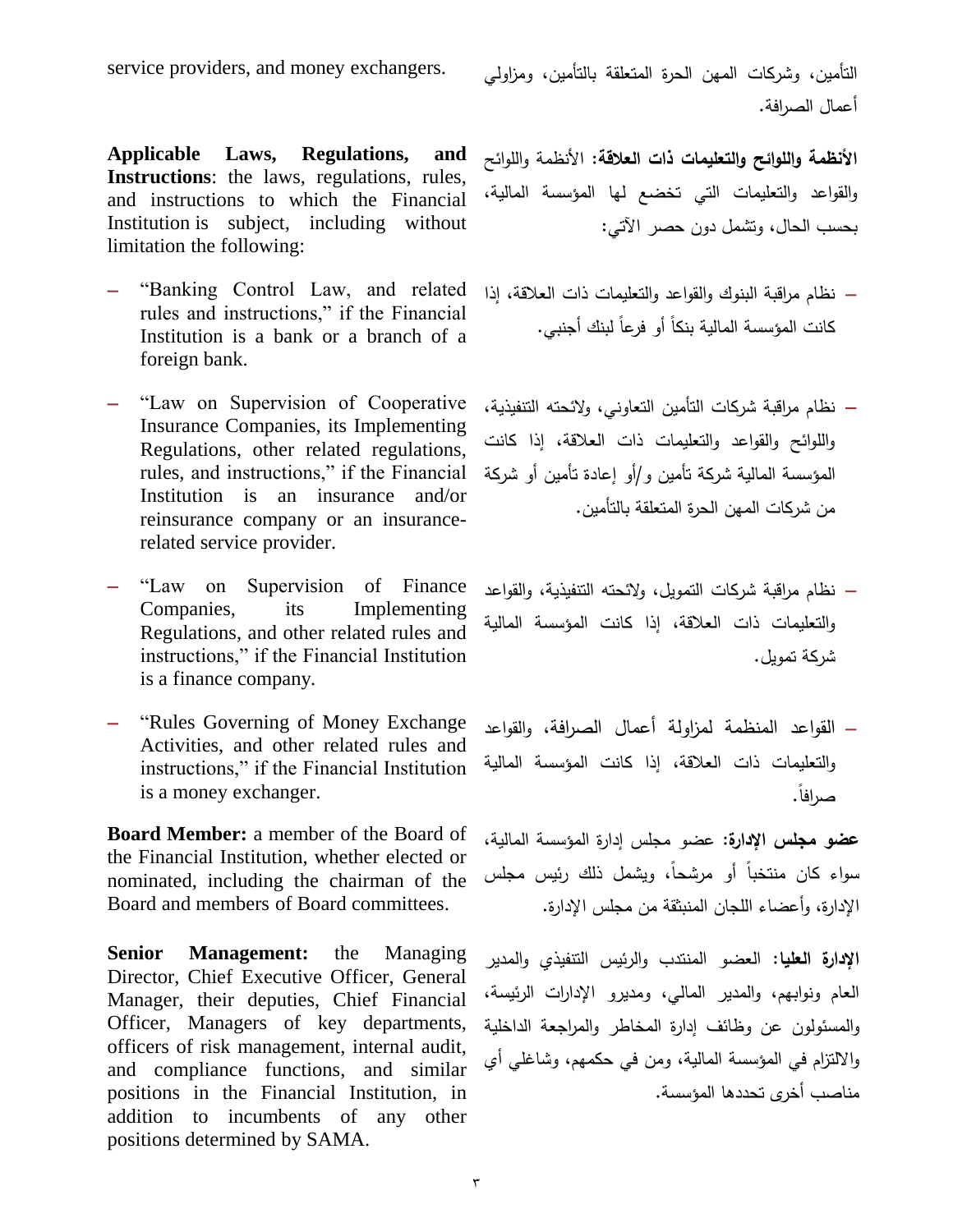ا**لمناصب القيادية:** تشمل عضوية مجلس الإدارة والإدارة S**enior Positions:** members of the Board العميا. and Senior Management.

### **Part Two General Provisions**

- 2. These Requirements aim to set out the minimum requirements for assessing the fitness and propriety of incumbents of, and candidates for, Senior Positions in Financial Institutions, and obtaining SAMA's written non-objection on appointments to such Positions.
- 3. These Requirements shall be applicable to all Financial Institutions as defined in paragraph (1) above. These Requirements shall also be applicable to Board members, general managers, and senior management personnel of the Financial Institution's subsidiaries, its overseas branches, and its representative offices.
- 4. These Requirements shall be applicable to managers and senior staff of branches of foreign banks operating in the Kingdom.

#### **Part Three Requirements for Obtaining SAMA's Nonobjection on Appointments to Senior Positions**

5. Priority for appointment to Senior Positions should be given to Saudi nationals. In cases where non-Saudi national is being appointed to a Senior Position, the Financial Institution should demonstrate nonavailability of qualified Saudis for the Position and provide timeframe for appointing a qualified Saudi national to that Position within the written non-objection request submitted to SAMA.

**الباب الثاني أحكام عامة**

- ٢. تهدف هذه المتطلبات إلى وضع الحد الأدنى لمتطلبات تقييـ مالءمة شاغمي المناصب القيادية في المؤسسات المالية والمرشحين لشغلها، ومتطلبات الحصول على عدم ممانعة المؤسسة الكتابية على التعيين في تلك المناصب.
- ٣. تطبق هذه المتطلبات على جميع المؤسسات المالية وفق التعريف الوارد في الفقرة (١) أعلاه. كما تطبق هذه المتطلبات على أعضاء مجلس الإدارة ومدراء العموم وكبار مسئولي الشركات التابعة للمؤسسة المالية، وفروعها الخارجية ومكاتبها التمثيلية.
- ٤. تطبق هذه المتطلبات على مديرى وكبار موظفى فروع البنوك الأجنبية العاملة في المملكة.

**الباب الثالث متطلبات الحصول على عدم ممانعة المؤسسة على التعيين في المناصب القيادية**

0. تكون الأولوية في التعيين في المناصب القيادية للسعوديين. وعلى المؤسسة المالية في حال الحاجة إلى تعيين غير سعودي في منصب قيادي إثبات عدم توافر السعودي المؤهل لشغل المنصب، مع تحديد المدة اللازمة لإحلال شخص سعودي مؤهل في ذلك المنصب ضمن طلب الحصول على عدم ممانعة المؤسسة الكتابية.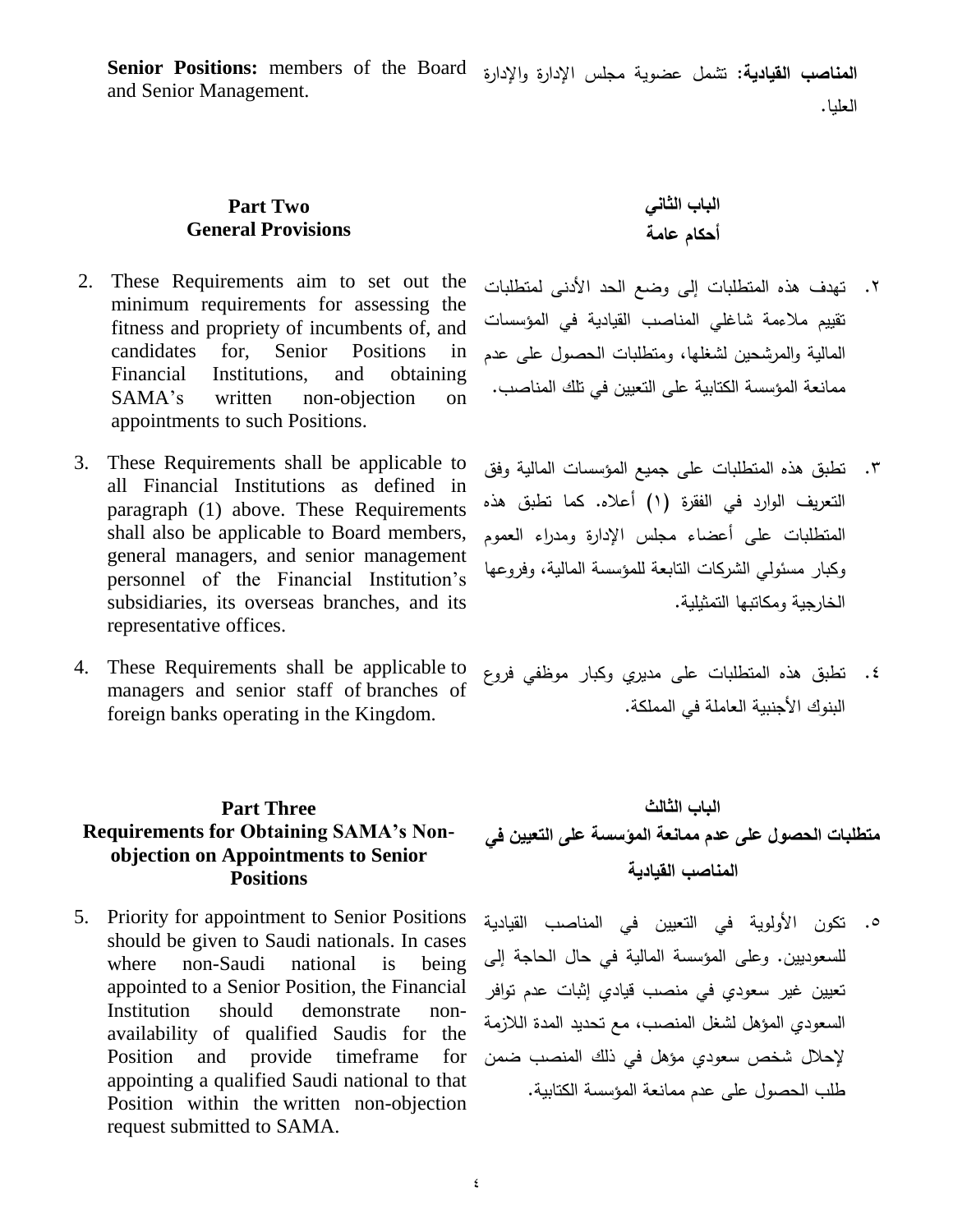- 6. Financial Institutions shall ensure that all appointments to Senior Positions within the Financial Institution are made only after assessing the fitness and propriety of the candidate for the Senior Position in accordance with these Requirements and obtaining SAMA's written non-objection.
- 7. Financial Institution shall submit requests for obtaining SAMA's written nonobjection along with all the required documents listed in paragraph (20) of these Requirements, at least  $(30)$ days prior to the date of the General Assembly during which the election of Board Member(s) will take place or the proposed start date for candidates for positions in Senior Management.
- 8. After Board members are selected, the Board shall nominate a non-executive Board member as chairman and another non-executive Board member as vice chairman, and the Financial Institution shall obtain SAMA's prior written non-objection on those appointments. The Financial Institution shall also obtain SAMA's prior written non-objection on the appointments of chairmen of Board committees.
- 9. Candidates for Senior Positions shall not assume the charge of their respective roles until receipt of a written non-objection from SAMA.
- 10. While making any job offers for appointments to positions in Senior Management, the Financial Institution must clearly state in its offer that such appointments are subject to SAMA's nonobjection.
- 11. The Financial Institution is required to obtain SAMA's written non-objection prior to reassigning responsibilities of a Senior Position to any of its employees for a period exceeding (30) days, provided that the period of such reassignment does not
- .6 عمى المؤسسات المالية التأكد مف مالءمة األشخاص المرشحين للمناصب القيادية بما يتوافق مع هذه المتطلبات والحصول على عدم ممانعة المؤسسة الكتابية قبل تعيين أم شخص في أحد المناصب القيادية.
- .7 عمى المؤسسة المالية تقديـ طمبات الحصكؿ عمى عدـ ممانعة المؤسسة الكتابية عمى التعييف في المناصب القيادية مرفقاُ بها جميع المستندات المطلوبة وفق ما ورد في الفقرة (٢٠) من هذه المتطلبات قبل موعد انعقاد الجمعية العامة التي سينتخب خالليا عضك مجمس اإلدارة أو الموعد المقترح لتولي المرشح لمنصب في الإدارة العليا بمدة لا تقل عن (٣٠) يوماً.
- .8 بعػػد انتخاب أعضاء مجمػس اإلدارة، عمى المجمس اختيار عضو غير تنفيذى لرئاسة المجلس وإختيار عضو غير نتفيذي نائباً للرئيس وعلى المؤسسة المالية الحصول على عدم ممانعة المؤسسة الكتابية المسبقة على ذلك. وعلى المؤسسة المالية كذلك الحصول على عدم ممانعة المؤسسة الكتابية المسبقة على الترشيح لرئاسة اللجان المنبثقة من مجلس الإدارة.
- .9 ال يجكز تكلي األشخاص المرشحيف لممناصب القيادية المسئوليات المناطة بتلك المناصب أو بدء ممارسة أدوارهم إلا بعد استلام عدم ممانعة المؤسسة الكتابية.
- .12 عمى المؤسسة المالية عند تقديميا طمبات لمتعييف في مناصب الإدارة العليا النص صراحة في تلك الطلبات على أن التعيين في تلك المناصب يتطلب الحصول على عدم ممانعة المؤسسة.
- 11. على المؤسسة المالية الحصول على عدم ممانعة المؤسسة الكتابية وفق هذه المتطلبات قبل تكليف أي من موظفيها للقيام بمهام منصب قيادي لمدة تتجاوز (٣٠) يوماً شريطة عدم تجاوز مدة التكليف ستة أشهر تكون قابلة للتمديد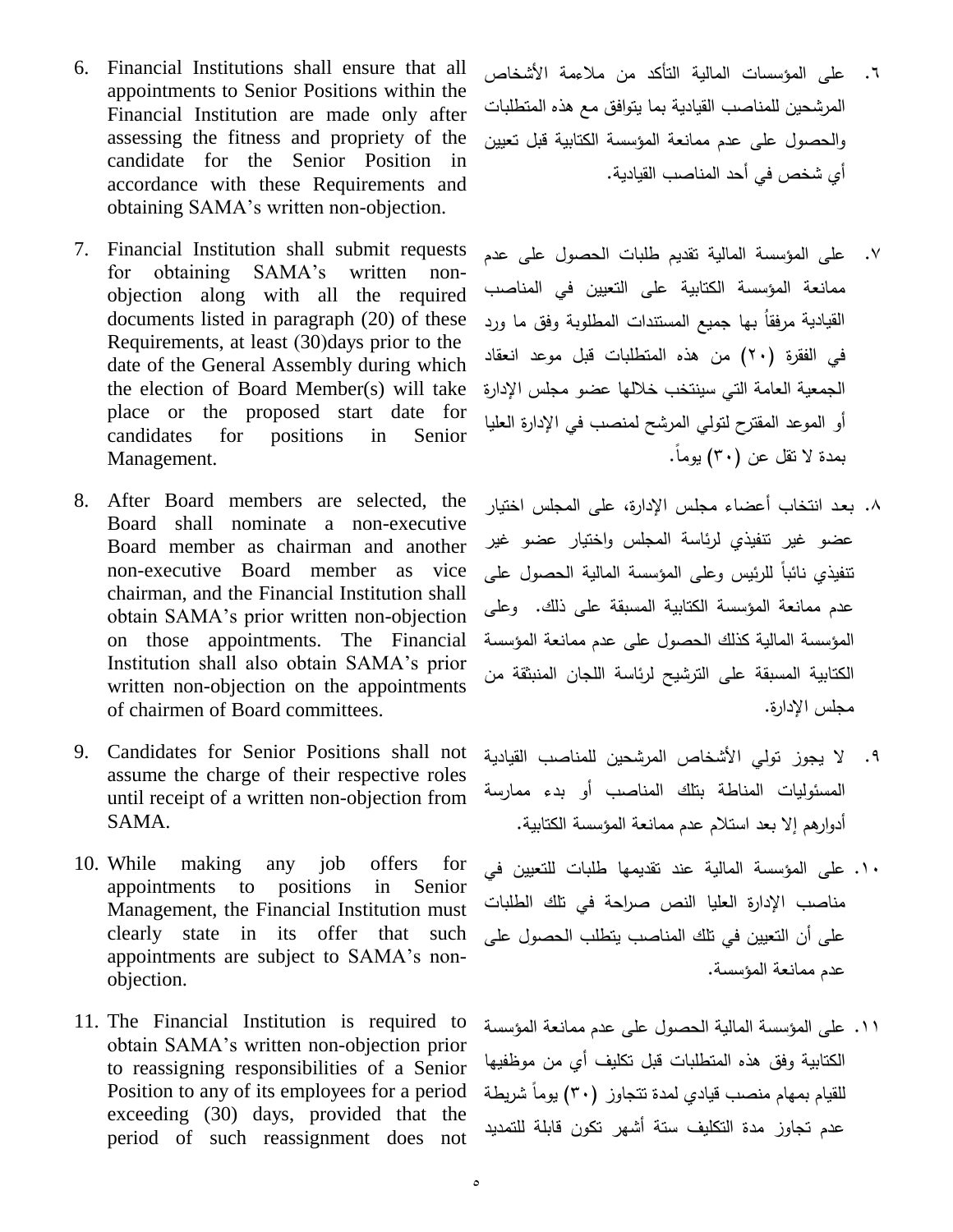.فقط كاحدة لفترة المؤسسة بمكافقة exceed (6) months, which can be renewed for another period after SAMA's approval.

- 12. After receiving SAMA's written nonobjection on the appointment to Senior Position, the Financial Institution shall periodically, and at least annually, assess the fitness and propriety of its Board Members and members of Senior Management on an on-going basis. In the event of such assessments leading to any adverse information or findings that may materially compromise the fitness and propriety of any of its Board Members or members of Senior Management, the Financial Institution shall immediately report such information and findings to SAMA.
- 13. Financial Institutions are required to notify SAMA in writing of appointments to Senior Positions within (5) business days from the date of appointment..
- 14. Financial Institutions are required to notify SAMA in writing of the accepted resignations from Senior Positions or ceasing to continue working on the Senior Positions within (5) business days from the date on which the person leaves the Senior Position The Financial Institution shall also notify SAMA in writing of the termination of the services of any incumbent of Senior Position for whatever reason, within (5) business days from the date of that termination.
- 15. The Board of Directors of the Financial Institution and its Nomination and Compensation Committee –if any- shall be responsible for ensuring the fitness and propriety for candidates for Board membership and positions in Senior Management in accordance with these Requirements and the Financial Institution's own policies and procedures,

١٢. بعد الحصول على عدم ممانعة المؤسسة الكتابية على التعييف في المنصب القيادم، عمى المؤسسة المالية إجراء تقييم لملاءمة أعضاء مجلس الإدارة والإدارة العليا بصفة دورية، وبحد أدنى مرة سنوياً. وعلى المؤسسة المالية إبلاغ المؤسسة فوراً بأي معلومات أو ملاحظات نتبين خلال عملية تقييم الملاءمة وتكون ذات تأثير جوهري على ملاءمة أي من أعضاء مجلس الإدارة والإدارة العليا.

- ١٣. على المؤسسات المالية إشعار المؤسسة كتابياً بالتعيين في المناصب القيادية خلال مدة لا تزيد عن (٥) أيام عمل من تاريخ تولي الشخص للمهام والمسئوليات المناطة بالمنصب.
- ١٤. على المؤسسات المالية إشعار المؤسسة كتابياً عند قبول استقالة أي من شاغلي المناصب القيادية أو تركه العمل في ذلك المنصب لأي سبب كان خلال (٥) أيام عمل من تاريخ ترك العمل، وكذلك إشعار المؤسسة كتابياً في حال إنهاء خدمة أى من شاغلي المناصب القيادية لأى سبب كان، وذلك خلال مدة لا تزيد عن (٥) أيام عمل من تاريخ قرار إنهاء خدمة الموظف.
- 10. تقع على عاتق مجلس إدارة المؤسسة المالية ولجنة الترشيح والمكافآت المنبثقة من مجلس الإدارة – إن وجدت - مسئكلية التأكد مف مالءمة األشخاص المرشحيف لعضوية المجلس والإدارة العليا بما يتوافق مع هذه المتطلبات وسياسات وإجراءات المؤسسة المالية في هذا  $\frac{1}{2}$ الشأن، بما في ذلك على سبيل المثال لا الحصر الآتي: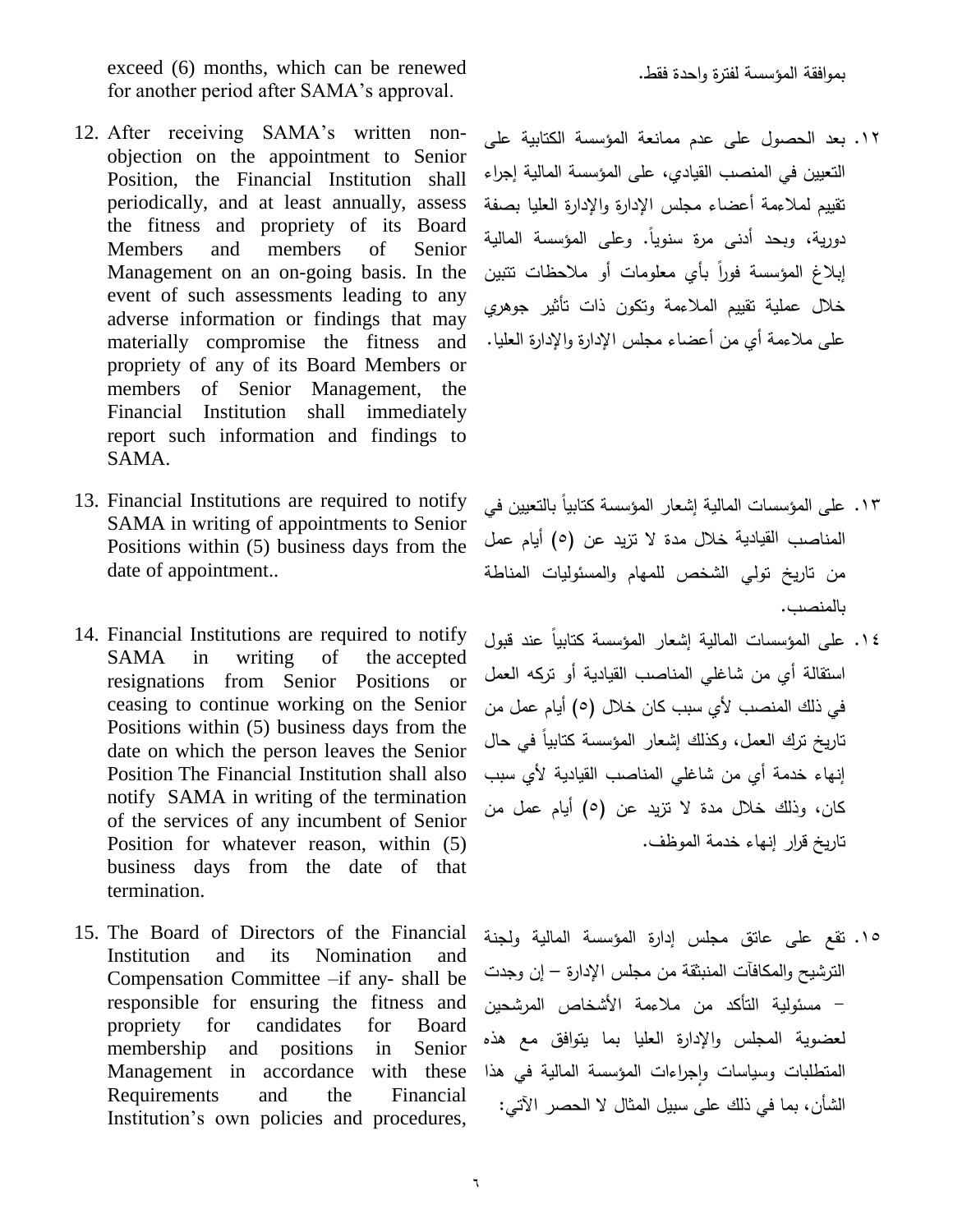including, without limitation, the following:

- a) Approving a policy for the nomination and election of Members of the Board of Directors and to lay down a process for obtaining SAMA's written nonobjection before their appointment.
- b) Approving a policy to ensure that all persons appointed to positions in Senior Management are fit and proper. Such policy should include but not be limited to the following:
	- The minimum fit and proper criteria as set out under these Requirements;
	- Procedures for conducting fit and .المالءمة تقييـ إجراءات proper assessments;
	- Factors considered in assessing whether a person is fit and proper for a specific position;
	- Actions to be taken if a person no longer meets the fit and proper criteria for a specific position; and
	- Requirements for reviewing and updating the policy from time to time, and as needed.
- c) Requiring the Financial Institution's management to institute adequate systems and procedures to ensure that all the Board or members of Senior Management meet the fit and proper criteria prescribed under these Requirements and the Financial Institution's own policies and procedures on an on-going basis.
- 16. All assessments conducted by the Financial Institution, both prior to seeking SAMA's written non-objection as well as subsequent on-going assessments, shall be supported by relevant information and properly documented. Wherever permitted by law, the Financial Institution should verify the information provided by its Board Members or members of Senior Management from
- أ) اعتماد سياسة ترشيح وانتخاب أعضاء مجلس الإدارة ووضع إجراءات الحصول على عدم ممانعة المؤسسة الكتابية قبل تعبينهم.
- ب( اعتماد سياسة لضماف مالءمة األشخاص المرشحين لشغل مناصب الإدارة العليا، على أن تتضمن هذه السياسة على سبيل المثال لا الحصر اآلتي:
- الحد الأدنى من معايير الملاءمة على النحو الوارد في هذه المتطلبات.
	-
- العوامل الخاصة بتقييم الملاءمة لمنصب محدد.
- اإلجراءات التي ينبغي اتخاذىا عندما يتبيف أن الشخص لم يعد مستوفياً لمعايير الملاءمة لشغل منصب محدد.
- متطلبات مراجعة وتحديث السياسة من وقت لآخر ، وحسب الحاجة.
- ج) توجيه إدارة المؤسسة المالية بوضع إجراءات كأنظمة كافية لمتأكد مف استيفاء جميع أعضاء مجلس الإدارة والإدارة العليا لمعايير الملاءمة الواردة في هذه المتطلبات وتلك الواردة في سياسات وإجراءات المؤسسة المالية واستمرار استيفاءهم نلك المعايير .
- ١٦. ينبغي أن تكون إجراءات تقييم الملاءمة التي تقوم بها المؤسسة المالية، سواء قبل طلب عدم ممانعة المؤسسة الكتابية أو تلك التي تتم بصفة مستمرة، موثقة ومدعومة بالمعلومات ذات العلاقة. وعلى المؤسسة المالية التحقق من صحة ودقة المعلومات المقدمة من أعضاء مجلس الإدارة والإدارة العليا من مصادر مستقلة متى ما سمحت ليا األنظمة المرعية، مع ضركرة المحافظة عمى سرية independent sources. Financial Institutions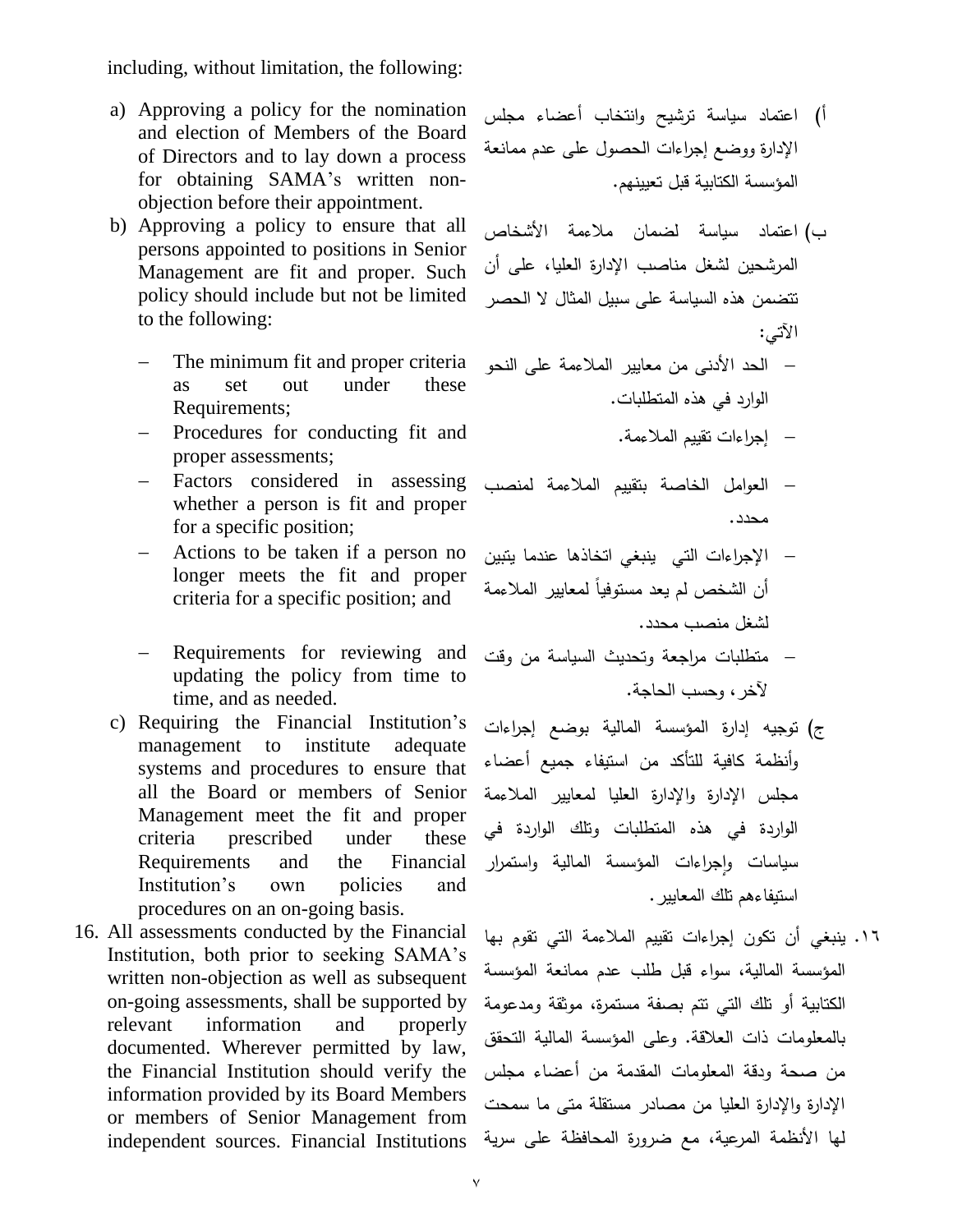shall also ensure the confidentiality of information collected and assessments made by them.

### **Part Four Fit and Proper Criteria and Assessment Process**

- 17. Financial Institutions shall follow welldefined criteria and procedures for assessing the fitness and propriety of incumbents of, and candidates for, Senior Positions. Such a criteria shall at least cover the following qualities:
	- a) **Honesty, integrity and good reputation**: The person, in respect of whom the assessment for fitness and propriety is being made, must have personal qualities such as honesty, integrity, good reputation, and fairness.
	- b) **Competence and capability**: The person, in respect of whom the assessment for fitness and propriety is being made, must have the necessary education, skills, or adequate experience, to perform his role effectively, as well as the ability to understand the technical requirements of the business, the inherent risks and the management process.
	- c) **Financial soundness**: The person, in respect of whom the assessment for fitness and propriety is being made, must have the ability and track record of managing his debts or financial affairs properly and prudently. The fact that a person may be of limited financial means does not in itself, affect the person's ability to satisfy these criteria.
	- d) **Independence**: The person, in respect of whom the assessment for fitness and propriety is being made, must have necessary independence to perform the responsibilities and duties of the proposed Senior Position and he or she shall not have business interests, financial interests, employment

المعلومات التي تحصل عليها المؤسسة المالية ونتائج عمليات تقييم الملاءمة التي تقوم بها.

**الباب الرابع معايير المالءمة و ج ارءات تقييمها ا**

- ١٧. على المؤسسات المالية اتباع معابير وإجراءات واضحة ودقيقة لتقييم ملاءمة شاغلي المناصب القيادية والمرشحين ليا، كأف تغطي معايير المالءمة بحد أدنى الخصائص اآلتية:
- أ( **األمانة والنزاهة والسمعة الحسنة**: أف يككف لدل الشخص الخاضع لتقييـ المالءمة صفات األمانة والنزاهة والسمعة الحسنة والعدالة.
- ب( **القدرة والكفاءة**: أف يككف لدل الشخص الخاضع لتقييـ الملاءمة المؤهل العلمي المناسب أو الخبرة الكافية والمهارات والقدرات اللازمة لأداء الدور المناط به بشكل فعال والفهم اللازم للمتطلبات الفنية للأعمال والمخاطر والإجراءات الإدارية.
- ج) ا**لملاءة المالية**: أن يكون لدى الشخص الخاضع لتقييم الملاءمة القدرة والتجارب السابقة في إدارة التزاماته وشؤونه المالية بحصافة وبشكل مناسب. ولا تعني محدودية إمكانيات الشخص المالية بحد ذاتها عدم قدرة الشخص عمى استيفاء معايير المالءة المالية.
- د**) الاستقلالية**: أن يتمتع الشخص الخاضع لتقييم الملاءمة بالاستقلالية اللازمة لأداء المهام والواجبات المناطة بالمنصب القيادي المقترح وألا يكون لديه مصالح تجارية أو مالية أو التزامات وظيفية أو أي ظروف أخرى قد تؤدى إلى تعارض في المصالح أو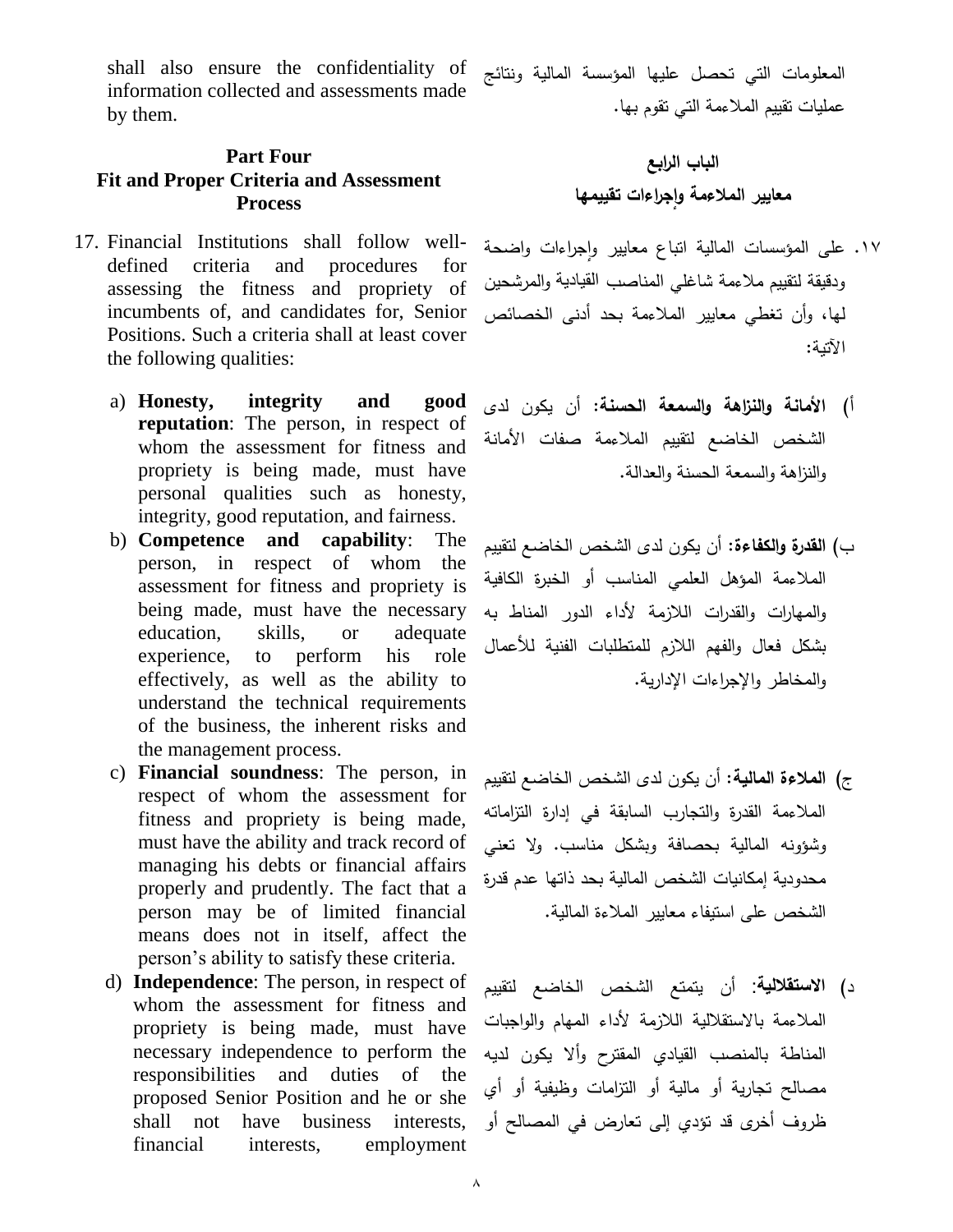obligations, or any other situations which might give rise to conflict of interest or which could in any way impair the person's independence and ability to perform the duties of the Proposed Position.

- 18. Criteria and procedures for assessing the fitness and propriety developed by the Financial Institution shall take into account requirements of all relevant laws, regulations, and instructions.
- 19. Financial Institutions shall be able to prove that all their Board and Senior Management members meet the fit and proper criteria laid down under these Requirements. In order to discharge this responsibility effectively, the Financial Institution shall put in place an elaborate assessment process to ensure compliance with these Requirements. In this regard, the Financial Institution shall ensure, inter alia, that it has the following documents in place:
	- a) A policy duly approved by the Board of Directors for the nomination and election of the Members of the Board of Directors and a process for obtaining SAMA's written nonobjection before their appointment.
	- b) A policy duly approved by the Board of Directors for the appointments to positions in Senior Management and obtaining SAMA's written nonobjection before their appointment. This can be either a separate policy or part of the overall recruitment policy of the Financial Institution.
	- c) Adequate internal control systems and procedures to ensure that all the Board or Senior Management members meet the fit and proper criteria prescribed under these Requirements and the Financial Institution's own policies and procedures on an on-going basis.

تؤثر بأى شكل كان على قدرته على أداء الواجبات المناطة بالمنصب المقترح باستقاللية.

- ١٨. ينبغي أن تراعي المعايير والإجراءات التي تضعها المؤسسة المالية متطلبات جميع الأنظمة واللوائح والتعليمات ذات الصلة.
- .19 عمى المؤسسات المالية إثبات استيفاء جميع أعضاء مجلس الإدارة والإدارة العليا لديها لمعايير الملاءمة الواردة في هذه المتطلبات. وعلى المؤسسة المالية في سبيل تحقيق ذلك وضع إجراءات تفصيلية لضمان الالتزام بجميع ما ورد في هذه المتطلبات. وفي هذا الجانب، ينبغي أن تتأكد المؤسسة المالية من توافر الوثائق الآتية بحد أدنى:
- أ) سياسة معتمدة من مجلس الإدارة لترشيح وانتخاب أعضاء مجلس الإدارة وإجراءات للحصول على عدم  $\frac{1}{2}$ ممانعة المؤسسة الكتابية قبل تعيينهم.
- ب) سياسة معتمدة من مجلس الإدارة للتعيين في مناصب الإدارة العليا والحصول على عدم ممانعة المؤسسة الكتابية قبل تعيينهم. ويمكن أن تكون هذه السياسة مستقلة أو جزءا من سياسة التوظيف للمؤسسة المالية.
- ج) إجراءات وأنظمة رقابة داخلية كافية للتأكد من استيفاء جميع أعضاء مجلس الإدارة والإدارة العليا لمعايير الملاءمة الواردة في هذه المتطلبات والواردة في سياسات وإجراءات المؤسسة المالية واستمرار استيفاءهم تلك المعابير .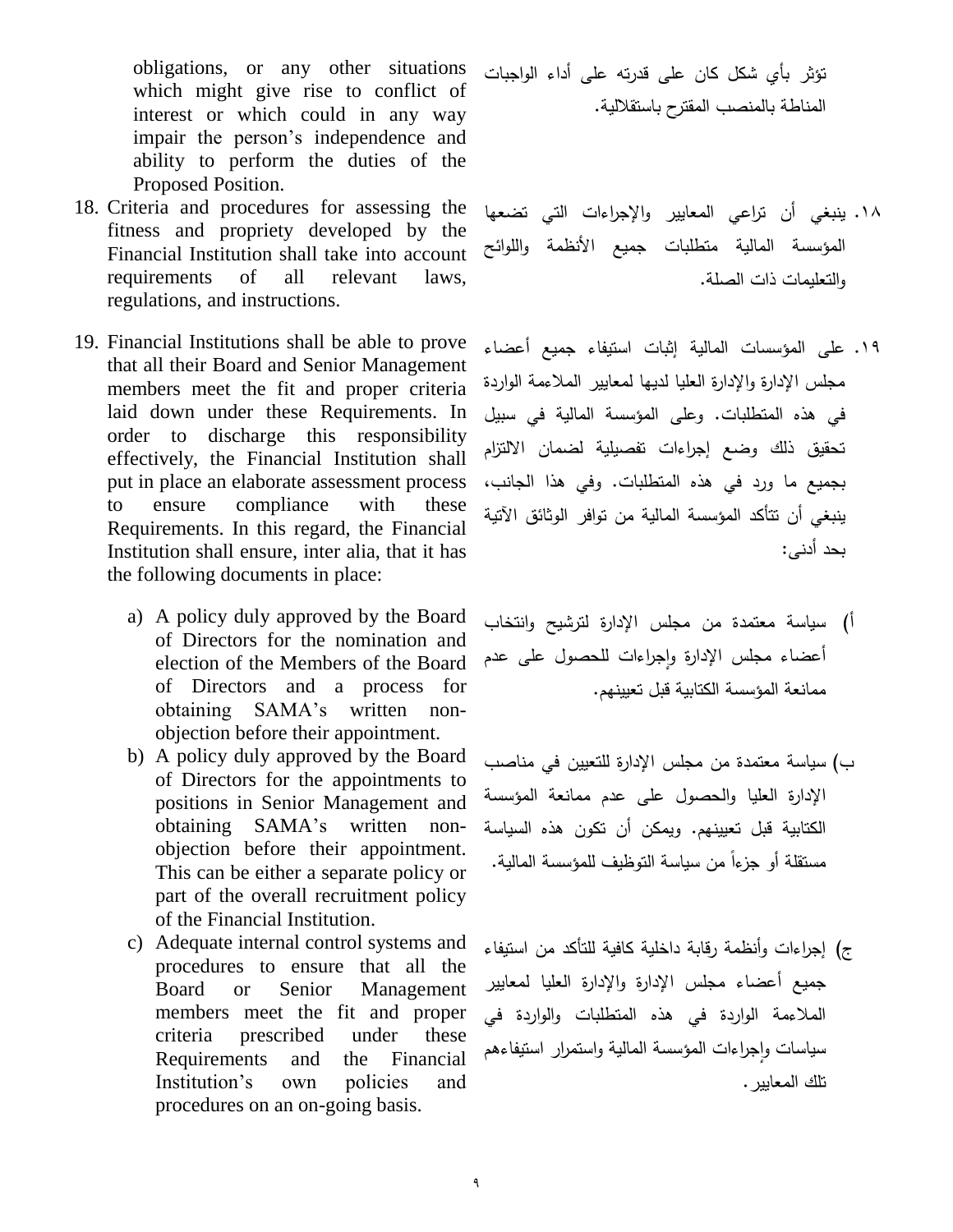- 20. While submitting a request for obtaining SAMA's non-objection, the Financial Institution shall enclose the following:
	- a) Fit and Proper Form duly completed and signed by the candidate him- or herself and attested by the Financial Institution.
	- ب( جميع المستندات المطمكبة في نمكذج المالءمة. as documentation required All) b indicated on the Fit and Proper Form.
	- c) Results of fit and proper assessment conducted by the Financial Institution along with related documentation.
- 21. SAMA might request any information or documents it deems necessary for evaluating requests for non-objection on appointment to Senior Positions, or request to interview the candidate. The Financial Institution shall be required to provide SAMA with the required information and documents within (10) business days from the date on which SAMA request such information or documents.

### **Part Five Disclosure and Background Checks**

- 22. The Financial Institution, as well as candidates for Senior Positions themselves, will be primarily responsible for making full and frank disclosure of all relevant information to SAMA in regard to fit and proper requirement. The disclosure of all relevant information is essential to enable SAMA to process the application in a timely manner and take a fully informed decision. The minimum information to be disclosed shall include at least the following:
	- a) All information required under the "Fit and Proper Form."
	- b) Any other material facts that may affect SAMA's decision regarding the appointment to the Senior Position.
	- come to the notice of the Financial
- ٢٠. على المؤسسة المالية تقديم طلب الحصول على عدم ممانعة المؤسسة على تولي المنصب القيادي مرفقاً به اآلتي:
- أ) نموذج الملاءمة بعد إكماله وتوقيعه من قبل المرشح للمنصب القيادى والمصادقة عليه من قبل المؤسسة المالية.
	-
- ج) نتائج تقييم الملاءمة الذي قامت به المؤسسة المالية كالمستندات ذات العالقة بالتقييـ.
- .<br>21.المؤسسة طلب أي معلومات أو وثائق تراها ضرورية لدراسة طلب عدم الممانعة على التعيين في المناصب القيادية وطلب مقابلة المرشح لشغل المنصب القيادي، وعلى المؤسسة المالية تزويد المؤسسة بأى معلومات أو مستندات تطلبها خلال (١٠) أيام عمل من تاريخ طلبها.

# **الباب الخامس اإلفصاح والتحري عن صحة المعمومات**

- ٢٢. تقع على عاتق المؤسسة المالية والمرشحين للمناصب القيادية المسئولية الرئيسية عن الإفصاح للمؤسسة بشكل كامل وصريح عن جميع المعلومات ذات العلاقة بمنطلبات ملاءمة الأشخاص. ينبغي أن يشمل الإفصاح للمؤسسة كامل المعلومات ذات العلاقة لتمكين المؤسسة من معالجة الطلب الوارد لها بالسرعة المطلوبة واتخاذ القرار المناسب في شأنه. ينبغي أن تشمل المعلومات المقدمة لممؤسسة بحد أدنى اآلتي:
	- أ) جميع المعلومات المطلوبة في نموذج الملاءمة.
- ب) أي معلومات جوهرية قد تؤثر على قرار المؤسسة في شأف التعييف في المنصب القيادم.
- ج) أي معلومات أخرى ذات علاقة تتكشف للمؤسسة c) Any other relevant information that may